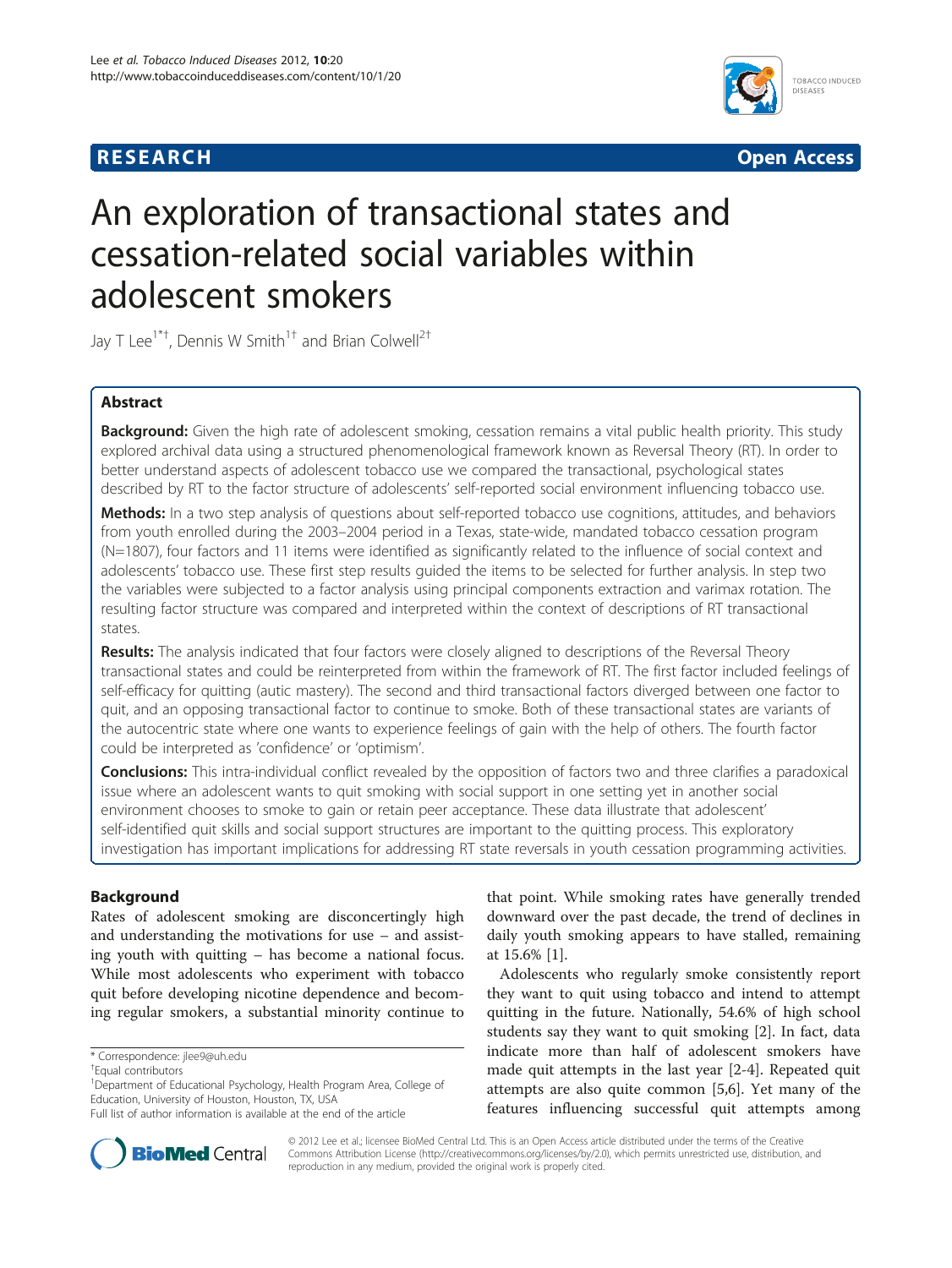adolescents remain unclear. While attempts have been made to develop recommendations for assisting adolescent smoking cessation [\[7](#page-7-0)], these recommendations are general and insufficient, lacking ample empirical evidence to make definitive recommendations for youth cessation efforts [[7-9\]](#page-7-0).

## Motivations for smoking

The trajectory of an adolescent's smoking behavior is generally predictable. Smoking attitudes, developed through observational learning and social modelling, are formed with regard to the value of tobacco use in one's life. These attitudes predispose the young person to experimentation, and, with satisfactory experiences, escalate to regular use, eventually leading to dependence [\[10](#page-7-0)]. Flay, Phil, Hu & Richardson [[11\]](#page-7-0) have noted that, while some dispute the speed of this transition [[12](#page-7-0)], the general pattern holds true.

The formation of attitudes and expectations regarding smoking are the initial step in the process, and are influenced by a variety of sources. External factors affecting these attitudes and expectations include implicit and explicit messages regarding social norms from peers, advertising, parental, peer and sibling modelling, etc. [\[13](#page-7-0)]. Internal factors include motivation to comply with salient others' attitudes [\[14](#page-7-0)], physical and behavioral responses to initial experiences with smoking and nicotine (influenced by epigenetics and individual physiology), and the psychosocial conditioning surrounding the ceremonial act of smoking. How the individual interprets these external and internal factors is highly influenced by his or her motivational state [[15\]](#page-7-0).

Reversal Theory (RT) is an approach that is increasingly applied to understanding smoking behavior [\[15-](#page-7-0) [18\]](#page-7-0). It is a multidimensional, multi-level psychological theory that is largely based on subjective experiences and meanings [[15,19\]](#page-7-0). It specifically accounts for individual differences in motivations for smoking as well as moment-to-moment changes in motivational levels and states. RT has been described as a 'grand' meta-theory that encompasses a variety of other approaches and provides a conceptual framework for interpreting results by an examination of an individual's experiences, as well as results from group level research. For example, where self-efficacy has been shown to be an important factor in understanding behavior, RT can be used to understand self-efficacy in relation to other motives such as sensation–seeking, rebelliousness, and the need for acceptance [\[15,20,21](#page-7-0)]. Thus the purpose of this study is to apply an RT approach to understanding some of the complex social variables related to quitting tobacco as self-reported by adolescents.

Seeking pleasant feelings or relief from negative affective states is frequently a reason for smoking [\[22](#page-7-0)]. As Waters and Sayette [[23](#page-7-0)] have noted, the memories of

pleasurable experiences from and during smoking may trigger relapse. Phenomenological meaning ascribed to any experience is, in a sense, processed through the complex structure of an array of metamotivational states as well as the current affective state. Actions are then influenced by these interactions. As a result of complex interactions among youths' metamotivational states surrounding tobacco use, pleasant or unpleasant emotions accompany their use and a resulting felt transactional gain or loss. The intra-individual conflicts possible in RT states address issues important for tobacco cessation research and treatment.

In summary, little is known about the interactions among people and environment related to adolescent smokers from an RT perspective, specifically the transactional states [\[20\]](#page-7-0). The transactional pairs, which have not been the topic of substantial tobacco research, particularly research geared toward adolescent smokers, were the foci of the present study. More specifically, the purpose of this study was to examine the influence of transactional states upon adolescents' self-reported smoking and cessation intentions/beliefs and the social environment influencing tobacco use.

# **Methods**

## **Participants**

This study examined archival data on 1,807 adolescents enrolled in the Texas Youth Tobacco Awareness Program (TYTAP) in 30 sites state-wide. TYTAP is a cognitive-behavioral adolescent cessation program that consists of 4, two-hour sessions conducted over the course of two weeks. The Institutional Review Boards of the University of Houston and Texas A&M University reviewed and approved the study instruments and protocol prior to the collection of data.

The subjects for this investigation came from archived data from TYTAP programs conducted during 2002 and 2003. The mean age of the 1,807 participants was 15.98  $(SD = 1.31)$  years and their modal grade in school was 11<sup>th</sup>. Seventy percent of the sample was male, 76.9% were white and 12.0% were Hispanic. In response to a multiplechoice, categorical question, participants self-classified themselves as current smokers (61.6%), non-smokers (12.1%), occasional smokers (18.7%), or ex-smokers  $(7.6\%)$ . Mean cigarette consumption was 9.77  $(SD = 8.11)$ cigarettes per day (CPD). Overall these distributions were representative of the data collected on youth enrolled in the program from 1998–2001. Since possession of tobacco in Texas by a minor is illegal, over 97% of the youth were referred into the program by a local court.

## Instrumentation

The investigators developed the instrument, embedded in the TYTAP first session pretest, for use in the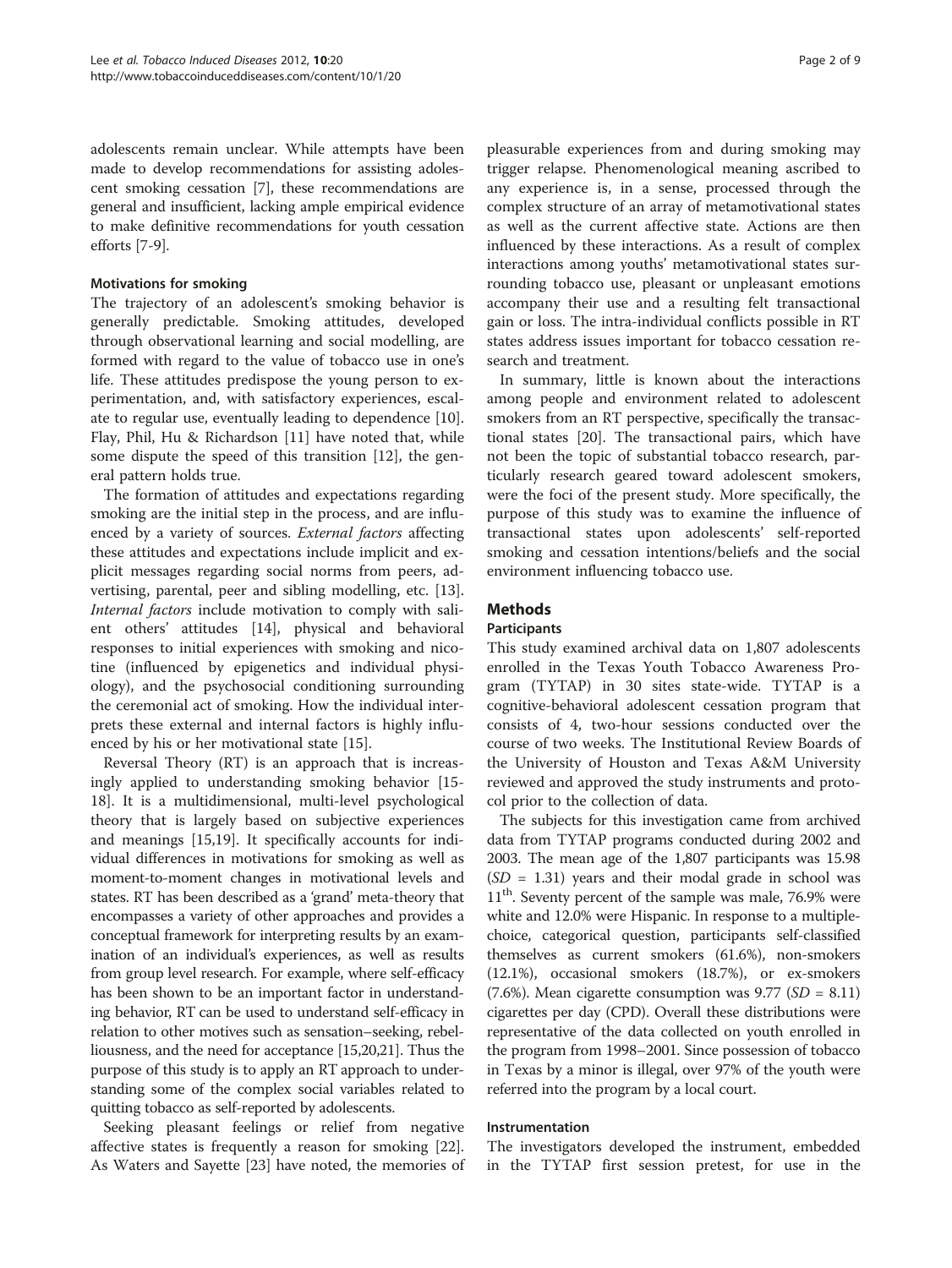program. It was comprised of three sections: (a) demographic variables (age, sex, and ethnicity), (b) tobacco use behaviors, and (c) tobacco use cognitive/affective variables. Tobacco use behaviors included four areas of interest: Tobacco Use History, including behaviors related to spit tobacco, cigarette, and cigar use (6 items), Nicotine Dependence (6 items), Quitting Intentions (3 items), and Past Quit Attempts (2 items). Since the tobacco use history, quitting intentions, and past quit attempts variables were continuous in nature, a fill-inthe-blank format was used for data collection. A rank order, multiple-choice format was used for the nicotine dependence variables. Tobacco use cognitive/affective variables included four areas: Knowledge about Tobacco (15 items, true/false format), Attitude about Quitting (6 items, Likert 4-scale), Tobacco Use Peer Network (11 items, Likert 5-scale), and Tobacco Use Cessation Self-Efficacy (2 items in Likert 5-scale).

The questionnaire used scales from previously validated instruments [[6,24](#page-7-0)], as well as tobacco use items developed for the TYTAP program and standard demographic items. A project advisory panel of health professionals examined the content validity of the questionnaire with respect to item relevance, representativeness, and adequacy. After minor editorial improvements were completed, particularly in the wording of items, the panel judged that the questionnaire had acceptable content characteristics for use in the program [\[5](#page-7-0)].

## Procedures

Data from youth remanded by the court into TYTAP were analyzed in this study. Informed parental consent and informed individual assent were obtained from all participants providing data for TYTAP. Questionnaire items were part of the pretest for the cognitive/ behavioral cessation intervention. Trained TYTAP facilitators at the thirty participating sites administered the pretest to the participants during the first hour (day 1) of the four, twohour program sessions (eight hours and four days total).

## Analysis

Procedures from the Statistical Package for the Social Sciences [\[25](#page-7-0)] were followed to conduct the data analyses, which proceeded in two steps. In step 1, data were subjected to an exploratory factor analysis. Based on an examination of the resulting eigenvalues, eleven variables were retained from step 1 and subjected to further analysis in step 2.

# Step 1 analysis

The 51, pretest variables on the intake instrument were subjected to a principal component extraction and varimax rotation in order to maximize orthogonality and improve interpretability among the extracted factors.

Bartlett's Test of Sphericity produced a large approximate  $\chi^2$  of 28703.0 (1, (n = 1176), p < .001). Where the test statistic for sphericity is large and the significance level is small, the hypothesis that the correlation matrix of these 51 variables is an identity may be rejected [\[26](#page-7-0)]. Kaiser-Meyer-Olkin (KMO) sampling adequacy equalled 0.886, a value close to 1. Both the KMO value and the results of Bartlett's Test of Sphericity support the use of factor analysis.

The resulting factor structure produced thirteen factors with eigenvalues greater than 1.0 linearly aligned with 70.3% of the total variance. Four of the factors had eigenvalues greater than or equal to 2.5. Based on a standard using Kaiser's α, factors exhibiting eigenvalues greater than 2.5 have a stronger probability of being replicated in subsequent samples [[27](#page-7-0)]. The four factors could be labelled as the following latent constructs: quitting (eigenvalue ( $\lambda$ ) = 3.8), autic mastery ( $\lambda$  = 3.5), autic sympathy to smoke ( $\lambda = 2.6$ ), and autic sympathy to quit ( $\lambda = 2.5$ ). The pattern and structure matrices were examined and eleven individual items whose coefficients exhibited the greatest linear alignment with those four factors were identified and retained for subsequent analysis.

## Step 2 analysis

The eleven variables retained from the first analysis were subjected to a second, factor analysis using the same principal component extraction and varimax rotation method as used in step 1. The Kaiser-Meyer-Olkin sampling adequacy was 0.699, a reduction from 0.866; while this is lower than the original value it is still relatively large and considered as acceptable. Bartlett's Test of Sphericity produced an approximate  $\chi^2$  of 5679.19  $(1, (n = 55), p < .001)$ , meaning the hypothesis that the correlation matrix was an identity matrix is not tenable and can be rejected. No attempt was made to force a specific number of factors.

# Results

The analysis conducted in the second step recovered the original four factors, though the items and factors were reordered and aligned differently. The four factors accounted for 69.1% of the total variance instead of 70.34%, approximately the same amount from Step 1. This is an effective reduction from 51 to 11 items. Table [1](#page-3-0) presents a list of the retained items, along with their scales, means, and standard deviations. Table [2](#page-4-0) presents the items in the four factors and items verified in Step 2. For clarity, structure coefficients less than .30 were suppressed and are not presented in the table.

As shown in Table [2,](#page-4-0) four of the eleven items aligned with Factor 1 (autic mastery or 'self-efficacy factor') represented the autic mastery dimension as described in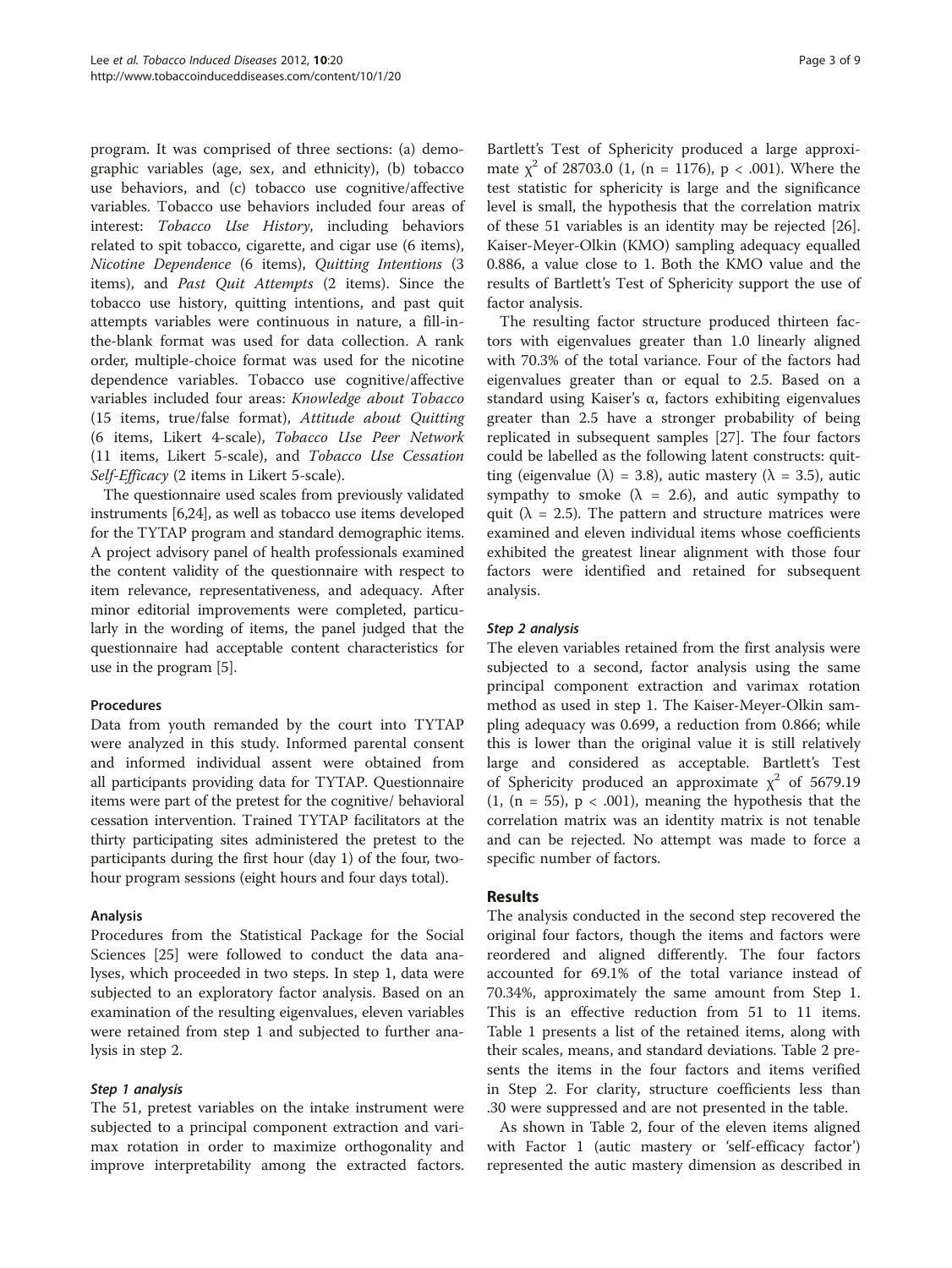#### <span id="page-3-0"></span>Table 1 The 11 retained items, scaling, means and standard deviations†

| Item                                                                                            | Scale                  | Mean(SD)    |
|-------------------------------------------------------------------------------------------------|------------------------|-------------|
| I can quit using tobacco any time I want.                                                       | Scale $(1-4)$ ;        |             |
|                                                                                                 | 1=strongly agree       | 2.43(.901)  |
|                                                                                                 | 4=strongly disagree    |             |
| I have the skills necessary to quit smoking/dipping.                                            | Scale $(1-4)$ ;        |             |
|                                                                                                 | 1=strongly agree       | 2.07(.762)  |
|                                                                                                 | 4=strongly disagree    |             |
| Quitting smoking/dipping would be easy.                                                         | Scale (1-4);           |             |
|                                                                                                 | 1=strongly agree       | 2.81(.952)  |
|                                                                                                 | 4=strongly disagree    |             |
| How confident are you that you can quit smoking totally and for good if and when you wanted to? | Scale (1-4);           |             |
|                                                                                                 | 1=very confident;      | 2.00(.870)  |
|                                                                                                 | 4=not at all confident |             |
| _of my 4 best friends would like me to quit smoking/dipping.                                    | Scale $(0-4)$ ;        |             |
|                                                                                                 | $0=$ none              | 1.42(1.548) |
|                                                                                                 | $4 = all 4$            |             |
| ___ of my 4 best friends don't like my smoking/dipping.                                         | Scale $(0-4)$ ;        |             |
|                                                                                                 | $0=$ none              | .93(1.275)  |
|                                                                                                 | $4=all 4$              |             |
| _of my 4 best friends would help me trying to quit smoking/dipping.                             | Scale $(0-4)$ ;        |             |
|                                                                                                 | $0=$ none              | 2.26(1.661) |
|                                                                                                 | $4=all 4$              |             |
| Smoking/dipping helps me be accepted.                                                           | Scale (1-4);           |             |
|                                                                                                 | 1=strongly agree       | 3.28(.664)  |
|                                                                                                 | 4=strongly disagree    |             |
| Smoking/dipping helps me make and keep friends.                                                 | Scale (1-4);           |             |
|                                                                                                 | 1=strongly agree       | 3.30(.645)  |
|                                                                                                 | 4=strongly disagree    |             |
| Do you think that you will quit smoking/dipping in the next six months?                         | Nominal $(1-3)$ ;      |             |
|                                                                                                 | $1 = yes$              | .70(.458)   |
|                                                                                                 | $2=no$                 |             |
|                                                                                                 | 3=don't use            |             |
| I believe that I can quit smoking/dipping if I try.                                             | Scale (1-4);           |             |
|                                                                                                 | 1=strongly agree       | 1.88(.732)  |
|                                                                                                 | 4=strongly disagree    |             |

<sup>†</sup>A list of all 51 variables and Alpha reliabilities are available from the lead author.

RT. These items are associated with feelings of selfefficacy and confidence for quitting. One item ('I plan to quit in the next six months') with a structure coefficient of −0.339 was more closely aligned with Factor 4 (structure coefficient = 0.703). Three items comprise Factor 2 and identify the RT dimension for autic sympathy to quit. One of the Factor 2 items ('Best friends would help me quit') also loaded (negatively) on Factor 4. Factor 3 items identified autic sympathy to smoke, retaining two items that endorse the acceptance of smoking among friends. The fourth factor contained two items positively related to autic mastery (confidence or optimism) for quitting smoking, and one negative structure coefficient ('Best friends would help me quit').

## **Discussion**

The purpose of this exploratory investigation was to examine the self-reported attitudes, beliefs, and quit attempts of adolescents related to smoking and tobacco cessation within the broad context of the transactional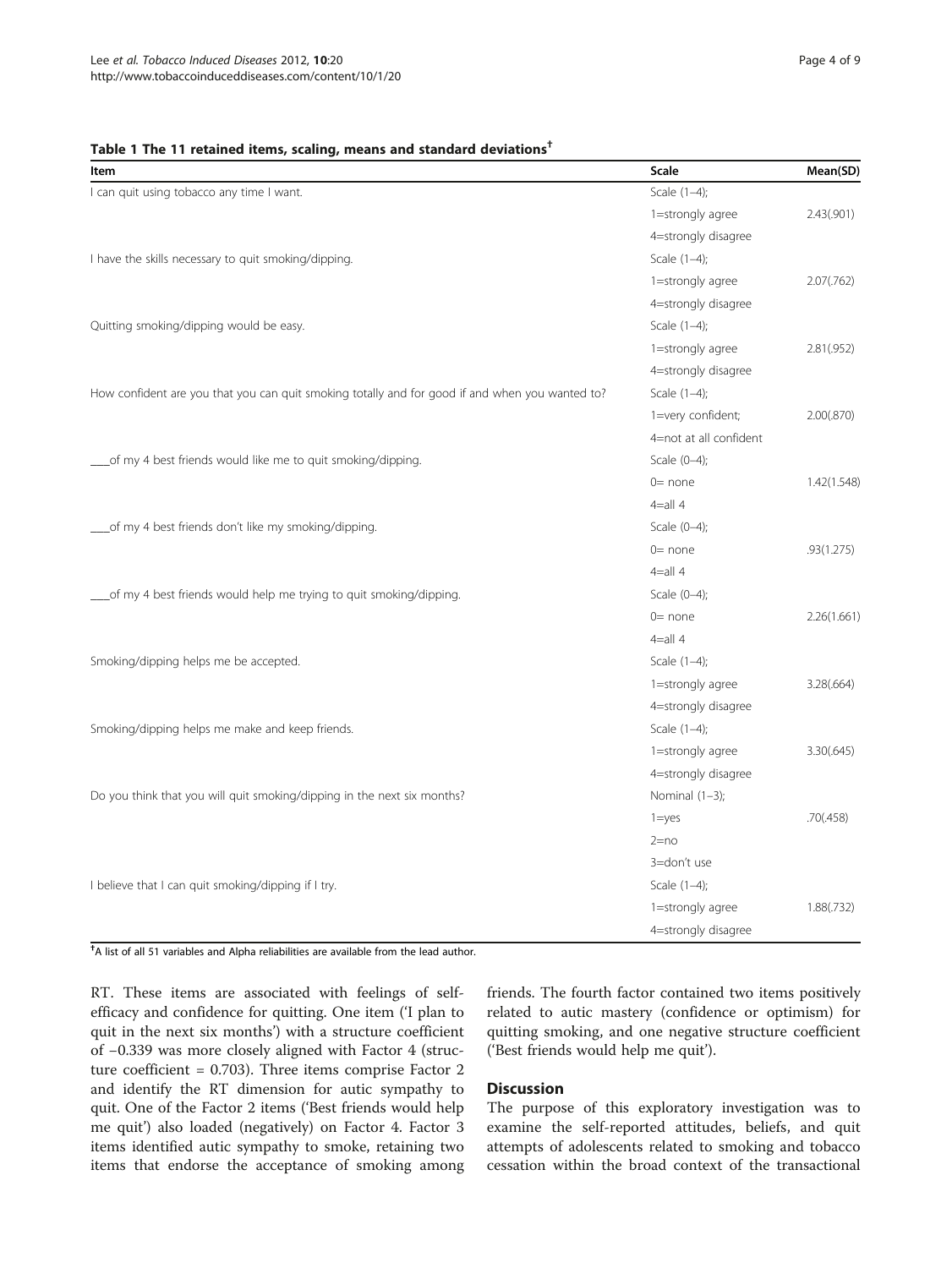|                                                                                                 |      | <b>Structure coefficients</b> |          |                |       |          |
|-------------------------------------------------------------------------------------------------|------|-------------------------------|----------|----------------|-------|----------|
| Item                                                                                            | m    | sd                            |          | $\overline{2}$ | 3     | 4        |
| can quit using tobacco any time I want.                                                         | 2.41 | 0.896                         | 0.869    |                |       |          |
| I have the skills necessary to quit smoking/dipping.                                            | 2.06 | 0.759                         | 0.817    |                |       |          |
| Quitting smoking/dipping would be easy.                                                         | 2.81 | 0.936                         | 0.808    |                |       |          |
| How confident are you that you can quit smoking totally and for good if and when you wanted to? | 1.99 | 0.867                         | 0.780    |                |       |          |
| of my 4 best friends would like me to quit smoking/dipping.                                     | 1.68 | 1.478                         |          | 0.866          |       |          |
| _of my 4 best friends don't like my smoking/dipping.                                            | 0.95 | 1.284                         |          | 0.815          |       |          |
| of my 4 best friends would help me trying to quit smoking/dipping.                              | 2.25 | 1.662                         |          | 0.618          |       | $-0.345$ |
| Smoking/dipping helps me be accepted.                                                           | 3.27 | 0.676                         |          |                | 0.940 |          |
| Smoking/dipping helps me make and keep friends.                                                 | 3.29 | 0.651                         |          |                | 0.939 |          |
| Do you think that you will guit smoking/dipping in the next six months?                         | 0.71 | 0.600                         | $-0.339$ |                |       | 0.703    |
| I believe that I can quit smoking/dipping if I try.                                             | 1.88 | 0.729                         |          |                |       | 0.649    |

<span id="page-4-0"></span>Table 2 Step 2 Factor analysis results: means, standard deviations, and structure coefficients for adolescents Selfreported motivations to Smoke (n=1,807)

states of RT. Applying RT constructs to self-reported data from participants in an established tobacco education and cessation program was seen as an opportunity to not only re-examine archival data but to enhance the behavioral basis of existing tobacco cessation program components targeting adolescents. The two factor analyses conducted in this study reduced 51 initial pre-test variables to 11 variables aligned with a similar amount of variance. The eleven items aligned with four factors that were interpreted within an RT transactional states framework. Factor 1 represented the variable autic mastery – feelings of self-efficacy and confidence for quitting. Factor 2 represented autic sympathy to quit and Factor 3 was autic sympathy to smoke. Like Factor 1, Factor (4) contained autic mastery-type items, but focused on the individual's confidence and capability to quit. A cautious interpretation is that these data demonstrate that adolescents self-identify quit skills, confidence, optimism, and social support structures as important to the quitting processes. In turn, social structures surrounding adolescent users are important to continuing tobacco use when quit/continue reversals are encountered and may be perceived in paradoxical and confusing ways in differing social environments.

Previously, RT was used to investigate a number of common health behaviors that, while broad in nature, are profoundly important in understanding risky actions [[28\]](#page-7-0). Apter [[29\]](#page-7-0) addressed the concerns of inconsistent and contradictory behaviour when he described the nature of motivation, stated that:

"...certain behaviors are engaged in because they lead to the achievement of a goal and sometimes because they are pleasurable in themselves. The differences between these two kinds of mental states are not about the goals or the means themselves, ...nor are

they concerned with motives as such. Rather they are about the way in which these motives are structured, interpreted, and organized within experience; they are therefore referred to as metamotivational states." (p. 6)

This theoretical framework is useful for explaining complex behaviors and subjective experiences such as smoking. While there are a number of theories approaching the subject of motivation from a variety of perspectives, few are as comprehensive as the multidimensional application of RT.

Central to the RT approach is that individuals switch (reverse) between two stable states within identified pairs through a variety of mechanisms including satiation, frustration, and contingent events. For example, feeling high arousal at one time may be pleasurable (e.g. watching an exciting sporting event), but in the next moment the same level of arousal may be interpreted as unpleasant (e.g. one of the players becomes injured). The interpretation depends not on a single metamotivational state of the individual [\[30](#page-7-0)], such as arousalseeking, but also on other metamotivational states. RT affords modeling of complex, internal interactions and apparent motivational contradictions.

RT postulates four pairs of metamotivational states: telic/paratelic, conforming/negativistic, mastery/sympathy and autic/alloic, pairs. Each of the pairs is associated with a different domain as shown in Figure [1.](#page-5-0) The first of these pairs, telic/paratelic, refers to an individual's focus on either the process or achievement (meansends) of a goal. The next pair, the conforming/negativistic pair, is associated with one's desire to either conform to or rebel against perceived social norms (rules). These two pairs are referred to as 'somatic' because the associated feelings, such as excitement, often refer to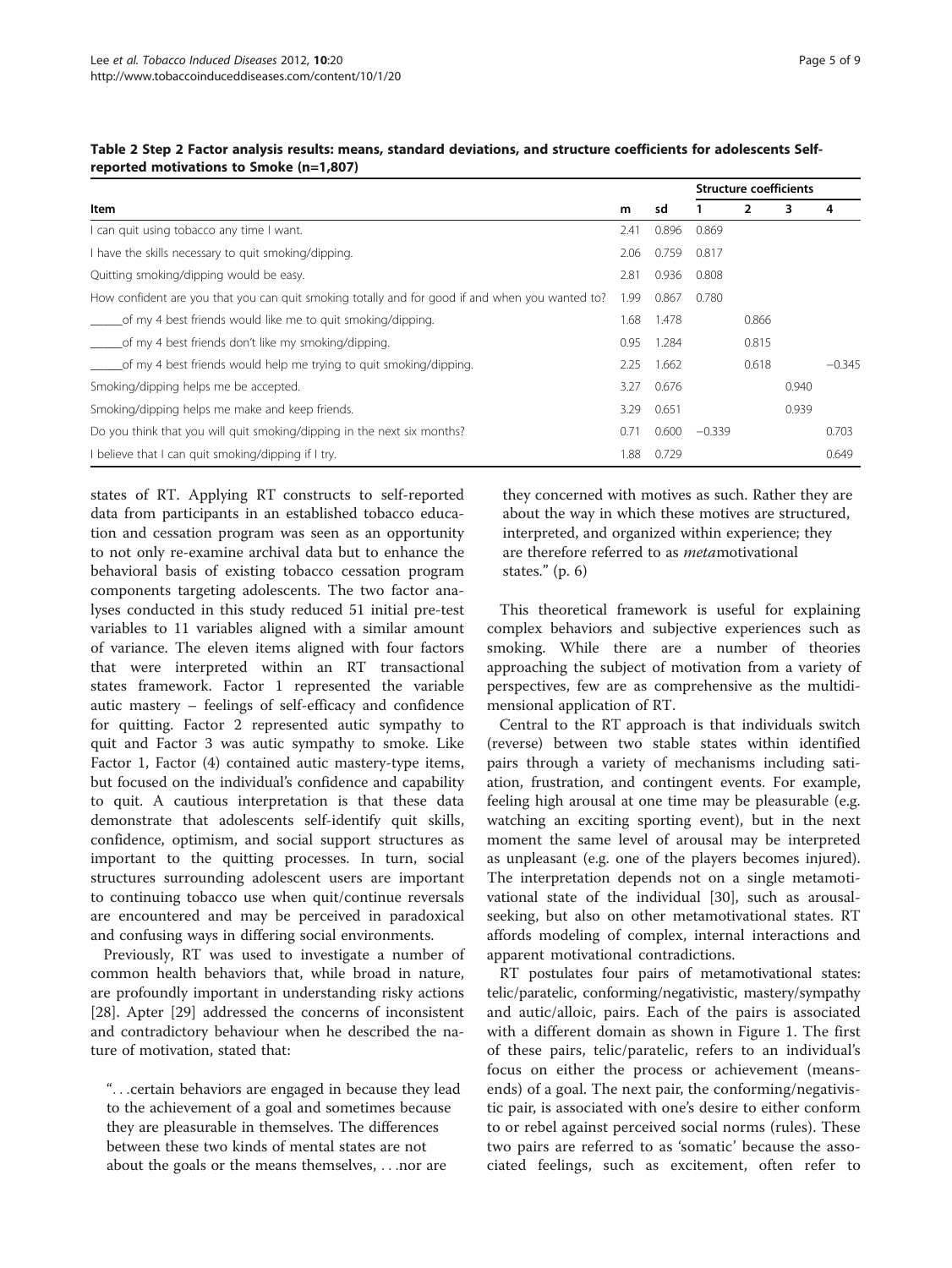<span id="page-5-0"></span>

sensory experiences [[31\]](#page-7-0). The somatic states are sometimes examined in combination with each other and the most frequently cited by tobacco researchers as affecting cessation, particularly as it pertains to lapses during smoking cessation [\[21](#page-7-0),[32\]](#page-8-0).

The other two pairs are referred to as the transactional pairs and are crucial to understanding interactions among people and things. They include the mastery/ sympathy pair and the autic/alloic pair. The mastery/ sympathy pair refers to one's interpretation of events with regard to how they affect one's sense of power and strength. For example, in the mastery state, an individual is primarily concerned with achieving a sense of power, and "...transactions are evaluated as they bear on these issues of strength versus weakness [\[19,](#page-7-0) p. 67]." In the sympathy state one is more concerned with cooperation and feeling understood and accepted. The autic/alloic pair refers to whether one wants primarily to derive benefit for oneself or for another. An individual is in an autic state when he/she wants benefits for oneself. In the opposing, allocentric state one is gratified when another individual benefits.

The dynamic combinations of the four pairs of states influence the overall, perceived pleasant and unpleasant sensations that emerge. Each state, therefore, gives rise to a feeling that is state-specific, and an emotion, which is produced in combination with other states of the somatic and transactional pairs. In this way, for example, the theoretical relationships for the autic and alloic states from the mastery and sympathy perspectives are depicted in Figures 2 and [3](#page-6-0). As shown in Figure 2 when the autic mastery combination is the active state, an individual is likely to experience pleasant feelings when an outcome is perceived as gaining or winning.

As previously stated, the RT transactional domain has not been studied as a part of youth tobacco cessation. However, its component parts have and are shown to be essential in behavior change. For example, autic mastery is a construct from RT that is analogous to the more familiar construct of self-efficacy, yet can be interpreted in relation to other psychological variables as a component of an inclusive theory. The pleasant emotions associated with tobacco use mastery and the sense of transactional gain creates a new framework for interpreting and extending the results of this research when other, simultaneous states are examined. The opposing combination, alloic mastery (gain by others), is associated with pleasant emotions like modesty or unpleasant emotions such as shame when personally gaining. Thus, the mastery/ sympathy pair is about interactions with other people and things from the perspective of either competition or cooperation.

These points seem instructive for further testing and possible emphases in existing adolescent tobacco cessation programs. Within an RT, transactional states framework, the challenges for adolescents attempting to quit smoking include recognizing one's transactional states and matching appropriate cognitive-behavioral quit strategies for those states. Programmers should consider the inclusion of program activities to assist participants in examining how those states interact within various social groups, social surroundings, and networks. The next four paragraphs present several, general examples of possible applications to cessation program strategies by the identified factors.

Factor 1 supports consideration of activities that increase cessation-related self-efficacy. From an RT

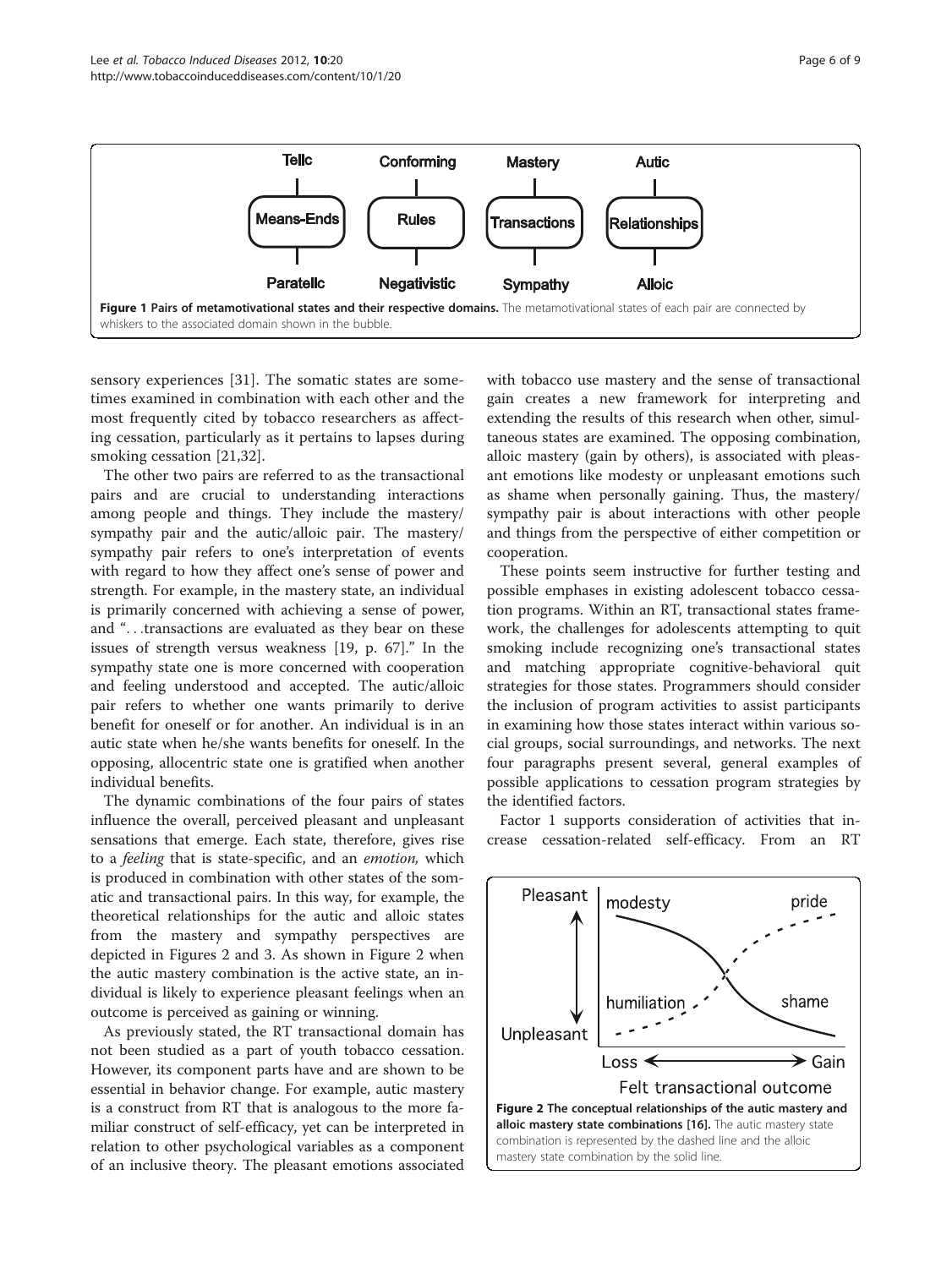<span id="page-6-0"></span>

perspective autic mastery can lend insights into internal struggles in the tobacco cessation process, possibly explaining the great inner conflicts young people face in attempting to quit, as well as staying quit, including recidivism to smoking from a temporary quit status. Building and enhancing program participants' confidence to quit may encourage effective strategies in the cessation process. This finding parallels the results of the better practice cessation program review by McDonald et al. [[33\]](#page-8-0).

Peer influence is often viewed as counterproductive to healthy behavior. Yet, Factor 2 represents the belief that quitting with the support of others could result in social acceptance. Building autic sympathy activities into cessation programming underlines the positive influence of the social support in an autic sympathy state. Emphasizing the importance of non-smoking peer networks, and environmental restrictions, such as no-smoking policies, within a cessation program may potentially deter autic sympathy reversals.

Similar to Factor 2, Factor 3 represents the need for acceptance, but paradoxically to smoke or continue smoking. Whereas Factor 2 represents the belief that by quitting smoking one gains acceptance from others, Factor 3 represents the paradoxical belief that smoking helps one gain and keep friends — a more common interpretation of autic sympathy[[34](#page-8-0)]. Interestingly, several opposing factors and significant cross loadings also underline the ambiguity of the Factor 3 transactional states and potential reversal triggers.

Consistent with the above, tobacco cessation activities should promote situations that lead toward reversals contrary to what smoking friends are perceived as doing. Such activities would be consistent with reportedly effective components from social-cognitive theory programs and fit well in cognitive–behavioral theory and motivational enhancement modules [\[35](#page-8-0)].

The remaining items aligned with the fourth factor and contained two large loadings (.70 and .64). It appears that Factor 4 is not comprised of leftover items but contains information relevant to the quitting process, particularly the conundrums that teens encounter during cessation; the two items in the factor illustrate interesting ambiguity. These items exhibited negative cross-loadings and suggest points of uncertainty and possible interference from reversals in the transactional dimension. The results provide support for including tobacco program strategies targeting confidence for quitting, recognition of transactional states, and potential reversal points.

As noted by O'Connell et al. [[20\]](#page-7-0), youth cessation and subsequent relapse is a patchwork of seemingly irrational behaviors, and the transactional states alternatively are responsible for feelings of pride, control, deprivation, and guilt. The structure, in particular the autic mastery variant (where all sides can pleasantly gain in social interactions) can help provide a theoretical framework to link the internal and external experiences of youth who shift frequently and yield conflicting motivations. Paradoxically, in this same state an adolescent may experience equal emotional satisfaction from attempting to quit in one social setting, and yet lapse by smoking in another social setting. This contradictory, psychological theater has been widely discussed in developmental literature [[36\]](#page-8-0) unrelated to tobacco cessation. For example, the personal fable for adolescent smokers might suggest, "I have the skills to quit; I can quit anytime." Yet, one's imaginary social audience (the sense of peers watching and judging substance use) mirrors a different perspective about tobacco use.

## Strengths and limitations

Analysis of self-reported data from the sample showed the average participant was: around 16 years of age, male, white, and a current smoker. Mean daily cigarette consumption was about half-a-pack. Almost all of the participants were referred into the program through the local courts. Given these sample characteristics, care should be taken in generalizing the findings from this exploratory study to other groups of tobacco using adolescents. Of particular note is the referral mechanism (local courts) in Texas. Also, since the design and purpose of the investigation were on the attributes of adolescent tobacco use and cessation within a framework of RT, the results need additional verification from research, perhaps using more diverse samples and measures specific to RT.

## Conclusions

Overall, the transactional states reflect the complexity and importance of internal abilities (Factor 1 and Factor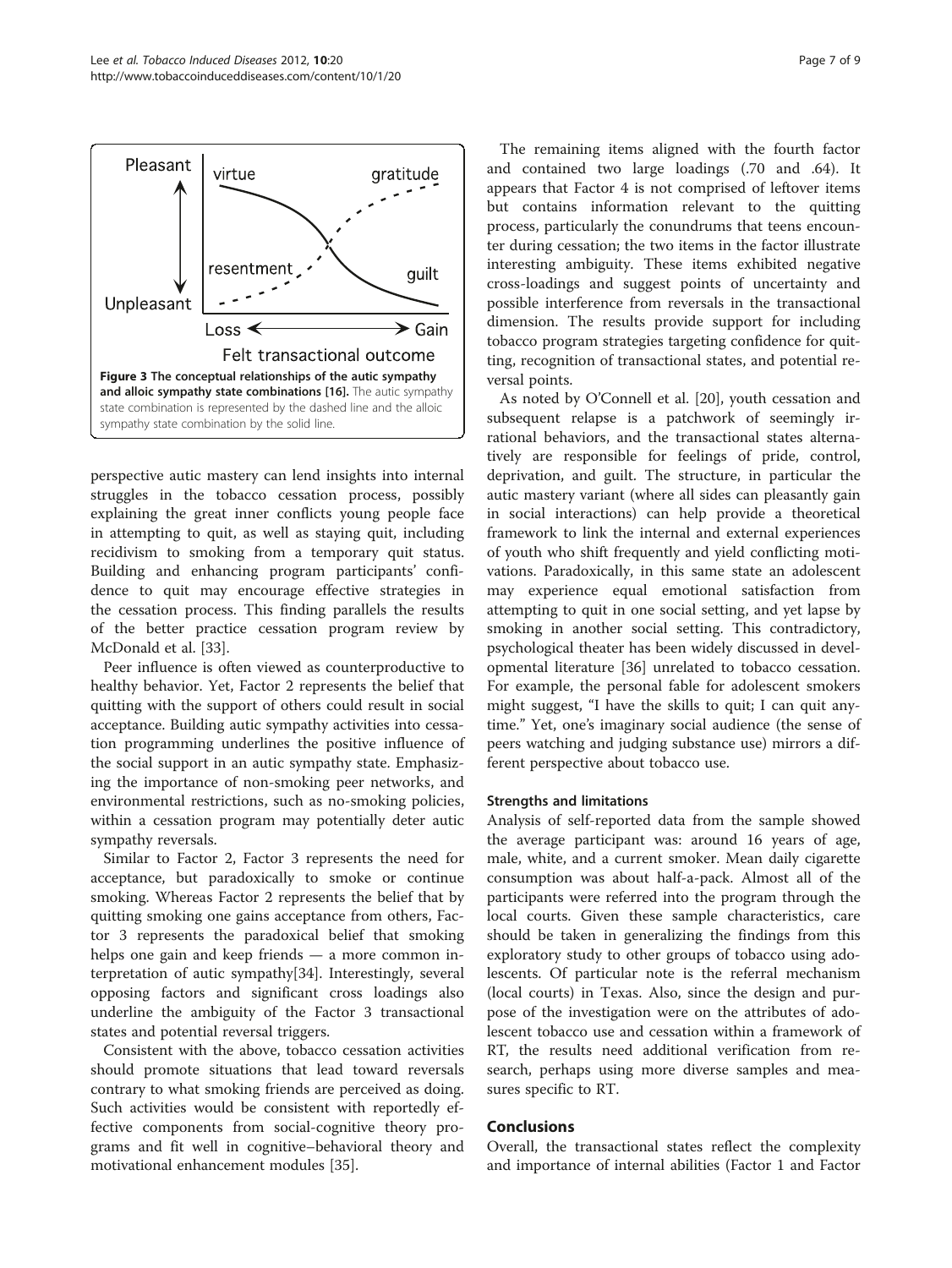<span id="page-7-0"></span>4) and external relationships and other social pressure as both motives for quitting (Factor 2) and for smoking (Factor 3). RT provides a distinctive framework to learn more about the motivational states of adolescent smokers. Examining the complexity of transactional states, motives, and paradoxes, including reversals within states, may assist with the development of increasingly effective interventions. The transactional state reversals experienced during the cessation process also demonstrate the convoluted motivations for actions and the reasons why cessation programming should not be just modified forms of prevention programming.

These results illustrate significant challenges for adolescent smokers. Adolescents have limited experience in social conflict and resolution. The developmental immaturity of adolescents in recognizing intra- and interpersonal states in social situations place them at risk for motivational states that support using tobacco. Youth tobacco-cessation program components that target recognition of transactional conflicts hold promise for delaying the use of tobacco and may facilitate cessation.

#### Competing interests

The authors declare they have no significant competing financial, professional or personal interests that might have influenced the performance or presentation of the work described in the manuscript. The authors declare that they have no actual or potential competing interests.

#### Authors' contributions

The authors contributed equally to this manuscript. All authors read and approved the final manuscript.

#### Author details

<sup>1</sup>Department of Educational Psychology, Health Program Area, College of Education, University of Houston, Houston, TX, USA. <sup>2</sup>Department of Social and Behavioral Health, Texas A&M School of Rural Public Health, College Station, TX, USA.

#### Received: 27 April 2011 Accepted: 10 December 2012 Published: 20 December 2012

#### References

- 1. Johnston LD, O'Malley PM, Bachman JG, Schulenberg JE: Monitoring the future national survey results on drug use, 1975–2004: Volume I, secondary school students. In Book Monitoring the future national survey results on drug use, 1975–2004: Volume I, secondary school students, vol. 1. Bethesda, MD: National Institutes of Health; 2005.
- 2. Youth Risk Behavior Surveillance United States, 2005. In Book Youth Risk Behavior Surveillance – United States, 2005, vol. 55. Atlanta, GA: Centers for Disease Control and Prevention; 2006.
- Youth risk behavior surveillance United States, 2000: Youth risk behavior surveillance - United States, 2000. In Book Youth risk behavior surveillance – United States, 2000, vol. 50. Atlanta, GA: Centers for Disease Control and Prevention; 2001:1–84.
- 4. Colwell GB, Smith DW, Iammarino NK: Cancer risk behaviors of adolescents: results of the youth risk behavior survey. Cancer Control 1997, 4:179–183.
- 5. Smith DW, Colwell B, Zhang JJ, Brimer J, McMillan C, Stevens S: Theory-based development of an adolescent tobacco use awareness program. Am J Health Behav 2002, 26:137–144.
- Sussman S, Dent CW, Burton D, Stacy AW, Flay BR: Developing school-based tobacco use prevention and cessation programs. Thousand Oaks, CA: Sage Publications; 1995.
- 7. Backinger CL, McDonald P, Ossip-Klein DJ, Colby SM, Maule CO, Fagan P, Colwell B: Improving the future of youth smoking cessation. Am J Health Behav 2003, 27:S170–S184.
- 8. Gillespie A, Stanton W, Lowe JB, Hunter B: Feasibility of school-based smoking cessation programs. J School Health 1995, 65:432–437.
- 9. Grimshaw G, Stanton A: Tobacco cessation interventions for young people. Cochrane Database Syst Rev 2006, 1:1–59.
- 10. Conrad KM, Flay BR, Hill D: Why children start smoking cigarettes: predictors of onset. Br J Addiction 1993, 87:1711–1724.
- 11. Flay BR, Phil D, Hu FB, Richardson J: Psychosocial predictors of different stages of cigarette smoking among high school students. Prev Med 1998, 27:A9–A18.
- 12. DiFranza J, Savageau JA, Rigotti NA, Fletcher K, Ockene JK, McNeill AD, Coleman M, Wood C: Development of symptoms of tobacco dependence in youths: 30 month follow up data from the DANDY study. Tob Control 2002, 11:228–235.
- 13. Bandura A: Social foundations of thought and action. Englewood Cliffs, NJ: Prentice-Hall, Inc; 1996.
- 14. Ajzen I, Fishbein M: Understanding attitudes and predicting behavior. Englewood Cliffs, NJ: Prentice–Hall; 1980.
- 15. Apter MJ (Ed): Motivational styles in everyday life: A guide to reversal theory, 1st edition. Washington, D.C.: American Psychological Association; 2001.
- 16. Apter MJ: Reversal theory, stress, and health. In Stress and health: A reversal theory perspective. Edited by Svebak S, Apter MJ. Washington, D.C: Taylor and Francis; 1997:21–31 [Series in health psychology and behavioral medicine].
- 17. O'Connell KA, Brooks E: Resisting urges and adopting new behaviors. In Stress and health: A reversal theory perspective. Edited by Svebak S, Apter MJ. Washington, D.C: Taylor and Francis; 1997:157–170 [Series in health psychology and behavioral medicine].
- 18. O'Connell KA, Gerkovich MM, Cook MR: Relapse crises during smoking cessation. In Stress and health: A reversal theory perspective. Edited by Svebak S, Apter MJ. Washington, D.C: Taylor and Francis; 1997:95–102 [Series in health psychology and behavioral medicine].
- 19. Lafreniere KD, Gillies LA, Cowles MP, Toner BB: Arousability and telic dominance. In Advances in Reversal Theory. Edited by Kerr JH, Murgatroyd S, Apter MJ. Amsterdam: Swets & Zeitlinger; 1993:257–266.
- 20. O'Connell KA, Gerkovich MM, Cook MR: Reversal theory's mastery and sympathy states in smoking cessation. J Nurs Scholarship 1995, 27:311–316.
- 21. O'Connell KA, Schwartz JE, Gerkovich MM, Bott MJ, Shiffman S: Playful and rebellious states vs. negative affect in explaining the occurrence of temptations and lapses during smoking cessation. Nicotine Tob Res 2004, 6:661–674.
- 22. Baker TB, Piper ME, McCarthy DE, Majeskie MR, Fiore MC: Addiction motivation reformulated: an affective processing model of negative reinforcement. Psychol Rev 2004, 111:33–51.
- 23. Waters A, Sayette MA: Implicit cognition and tobacco addiction. In Handbook of implicit cognition and addiction. Edited by Wiers RW, Stacy AW. Thousand Oaks: Sage Publications, Inc; 2006.
- 24. Heatherton TF, Kozlowski LT, Frecker RC, Fagerström KO: The Fagerström Test for Nicotine Dependence: A revision of the Fagerström Tolerance Questionnaire. Br J Addiction 1991, 86:1119–1127.
- 25. Norusis MJ: SPSS for Windows Advanced Statistics. Chicago, IL: SPSS; 1997.
- 26. Norusis MJ: SPSS for Professional Statistics 6.1. Chicago, IL: SPSS; 1997.
- 27. Kaiser HF, Caffrey J: Alpha factor analysis. Psychometrika 1965,  $30.1 - 14$
- 28. Burris RF, O'Connell KA: Reversal theory states and cigarette availability predict lapses during smoking cessation among adolescents. Res Nurs Health 2003, 26:263–272.
- 29. Apter MJ: Religious states of mind: A reversal theory interpretation. In Advances in the psychology of religion. Edited by Brown LB. Oxford: Pergamon; 1985:62–75.
- 30. Apter MJ, Svebak S: Stress from the reversal theory perspective. In Stress and anxiety. Volume 12. Edited by Spielberger CD, Strelau J. New York: Hemisphere; 1989:39–52.
- 31. Bechara A, Noel X, Crone EA: Loss of willpower: abnormal neural mechanisms of impulse control and decision making in addiction. In Handbook of implicit cognition and addiction. Edited by Wiers RW, Stacy AW. Thousand Oaks, CA: Sage Publications, Inc; 2006.